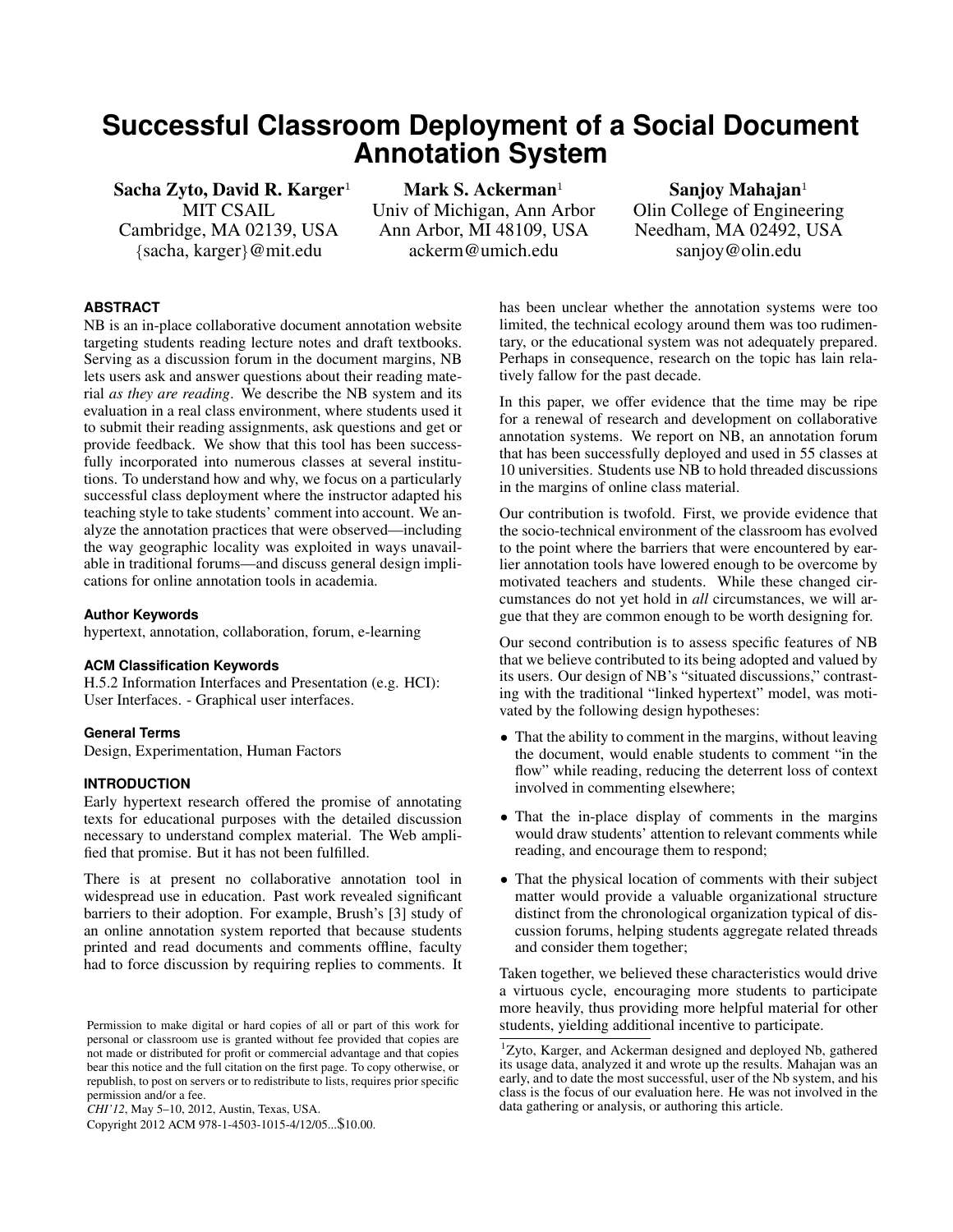

<span id="page-1-1"></span>Figure 1. NB document view. *Left*: Thumbnails, *Center*: Document (with pop-up annotation editor on the bottom), *Right*: Annotations

In this work, we give evidence supporting of all of our hypotheses. We report substantial usage of Nb in many classes. To understand *how* and *why* the tool was used, we examine one "best case" use of Nb in which 91 students in a 1-semester class produced over 14000 annotations. Given that most of those comments had *substantive content* [\[8\]](#page-9-1) and that the professor and students alike praised the system, this appears to be a successful classroom deployment of an annotation system. Since only limited successes have been previously reported in HCI, hypertext, or education literature, we assess the factors that led to this successful use and their implications for innovative educational uses and future textbooks.

## **MOTIVATION AND RELATED WORK**

While there is relatively little current work, the past abounds with studies of collaborative discussion tools for education. Space limits us to projects we found most influential. It is accepted that students understand material better after discussing it [\[5,](#page-9-2) [6\]](#page-9-3). This suggests that discussion forums can be useful in an academic setting. Their use in this context can be traced back to the *Plato* system (1960) [\[4\]](#page-9-4). *CSILE* (1984) and its successor *Knowledge Forum* (1995) [\[10\]](#page-9-5) explore mechanisms for encourage students to achieve *knowledge building* and *understanding at the group level*.

These tools all support discussion of class reading materials, but the discussions occur in a separate environment. As we will argue below, this is a drawback: a reader might not be aware that a topic she is considering has been discussed, so might miss the opportunity to contribute to or benefit from the discussion. Actually navigating to the discussion causes loss

of context, making it harder to follow the discussion or return to the material. A study of forum use in a class in 2002 [\[13\]](#page-9-6) found that discussion threads tended to branch and lose coherence, with many leaves of the discussion rarely read, and observed that "the typical nonlinear branching structure of online discussion may be insufficient for the realization of truly conversational modes of learning." This was 10 years ago, and one might believe that the current generation takes better to discussion forums. But an examination of MIT's classroom discussion system, Stellar, showed that the 50 classes with the *most posts* in the Spring 2010 semester produced a total of 3275 posts—an average of 65.5 per class—and a maximum of  $415<sup>2</sup>$  $415<sup>2</sup>$  $415<sup>2</sup>$  (At the same time at MIT, one 91-student class using NB generated over 14,000 posts.)

Improving on this "detached" situation, CaMILE [\[8\]](#page-9-1) offered anchor-based discussions: its HTML documents can embed hyperlinks from *discussion anchors* - places where *the authors* thought a discussion could be appropriate. Although this does not offer *readers* the flexibility to discuss arbitrary points, it is a significant step towards overcoming the limitations of traditional online forums by trying to situate them nearer the context of the document being discussed. However, reading those annotations still requires navigating to a different context.

<span id="page-1-0"></span><sup>2</sup>An important caveat is that Stellar is not a particularly *good* discussion system. Recently, a forum tool called Piazzza has begun to see widespread adoption; we have not yet had the opportunity to analyze its usage, which clearly outperforms that of Stellar.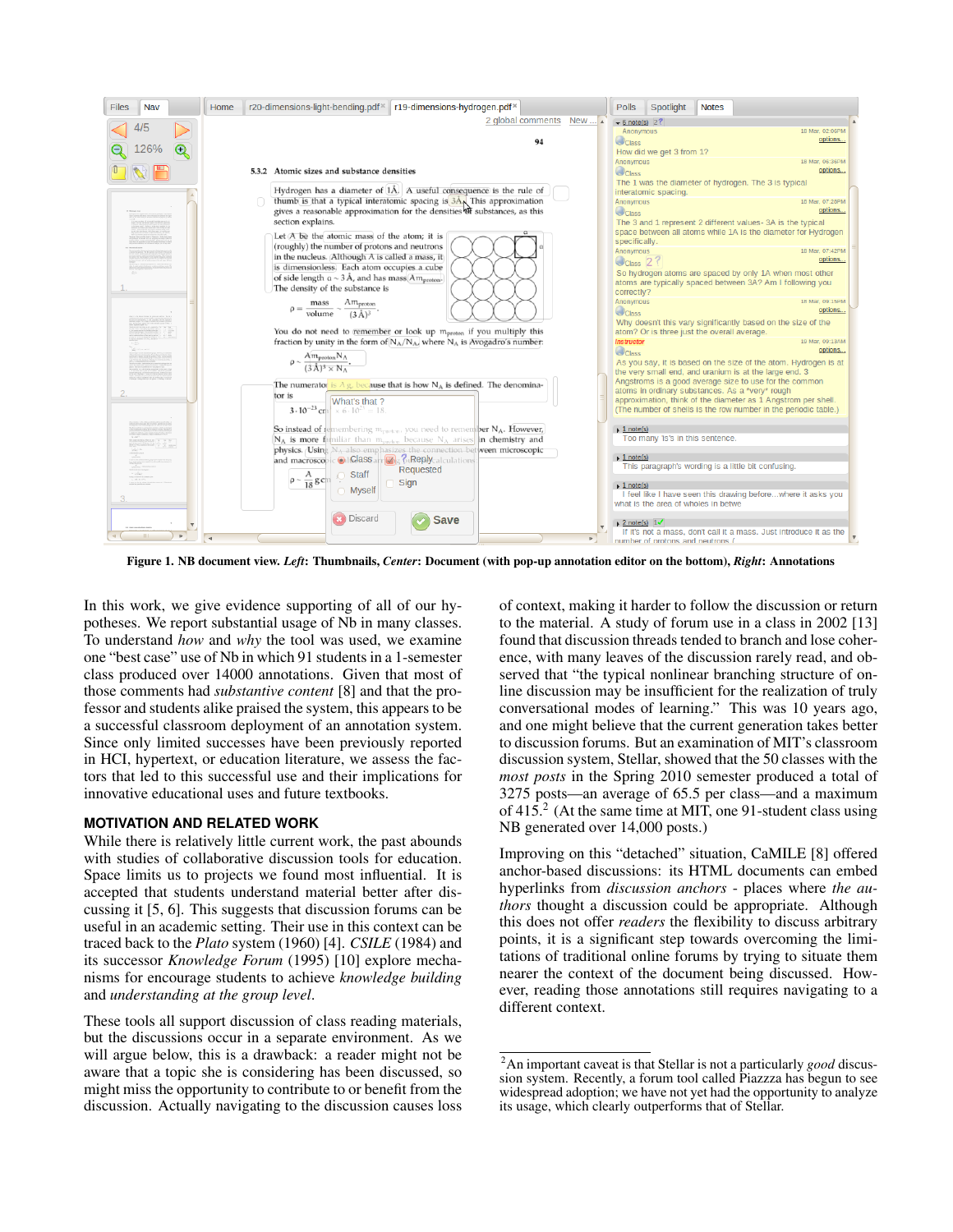The *WebAnn* project [\[3\]](#page-9-0) let students discuss any part of a document. More significantly, it recorded annotations *in-place* in the document margins, allowing readers to see the document and the discussions on the same page. Setting the context this way meant that comments could omit lengthy explanations since they would be visible at the same time as that material. The expected consequence was that a wider audience would read and participate easily in the discussion. However, at the time of the WebAnn study (Spring 2001), some factors limited the benefits of the tool. Mainly, students unanimously printed the lecture material, and worked on the printout. They then returned to the online site only to record the annotations they had "planned out" on their printed copies. This introduced large lags between comments and replies that inhibited organic discussion, and meant that many comments arrived too late to benefit other students while they were reading.

As people have become more comfortable online, some of the obstacles impacting tools such as WebAnn may have shrunk. With this in mind, we deployed NB to assess the presentday (and future) appeal of a collaborative annotation system, and have produced evidence that in-margin discussions can now be an effective part of teaching. Deployed at roughly the same time, Van der Pol's *Annotation System* [\[14\]](#page-9-7) is another web-based annotation framework that has been successfully used in an academic context, and was used to quantify how both tool affordances and peer-feedback can facilitate students' online learning conversations.

# **SYSTEM DESCRIPTION**

NB is a web-based tool where users can read and annotate PDF documents using standard web browsers. After logging in, a student typically selects a document and starts reading. As shown on Figure [1,](#page-1-1) the document is augmented by annotations that the students and faculty have written, which appear as expandable discussions on the right-hand-side panel. Hovering someplace in the document highlights the annotations covering that place, whereas clicking somewhere on the document scrolls to the corresponding annotations. Annotations in NB are either anchored to a particular location in the doc-ument or are general comments on the document.<sup>[3](#page-2-0)</sup> To add an annotation somewhere in the document, users click and drag to select a region they want to comment on. This region is highlighted and an in-place annotation editor pops up (bottom of Figure [1\)](#page-1-1).

Users can choose whether their comment should be visible to everyone in the class (the default), or to the teaching staff only, or to themselves only. The can also choose whether the comment is anonymous (the default) or signed. Once a comment has been saved, its author can delete it or edit it as long as there hasn't been a reply. He can also change its properties (visibility, anonymity). Users can tag each other's comments with the following tags: *Favorite, Hidden, I agree, I disagree*, and *Reply requested*.

## **Implementation Details**

At the time of the study, the server-side of NB was based on python, a PDF library and a postgresql database. Since then, NB has been re-implemented using the Django framework in order to improve portability and maintainability. NB uses a RESTful data API to exchange data between the client and server. This allows third parties to use the NB framework and implement their own UI. The NB server is open to use by any interested faculty at http://nb.mit.edu/ .

#### **Deployment**

To date, NB has has been used by in 49 classes by 32 distinct faculty at 10 institutions including MIT, Harvard, California State, U. Edinburgh, KTH Sweden, Olin College, and Rochester Institute of Technology. The majority of classes are in the physical sciences but a few are in social sciences and humanities. Of the 32 faculty, 8 were using the tool for the first time this semester. Of those who started earlier, 9 faculty (28%) made use of the tool in multiple semesters (for a total of 18 re-uses), indicating that they have continued to adopt it *after* a semester's experience of its usage. This seems a coarse indication that they believe that the tool is helping them meet their teaching goals. Informal positive feedback from many of the faculty has supported this indication.

The tool saw substantial student use in many classes. Table [1](#page-2-1) shows that total number of comments submitted in the top 15 classes. 13 of these classes received more comments than the maximum (415) captured in *any* usage of Stellar, MIT's forum tool. The top five each collected more comments than the top 50 classes using Stellar *combined* (3275).

| Class                              | comments | per user |
|------------------------------------|----------|----------|
|                                    |          |          |
| Approximation in Science & Eng.    | 14258    | 151      |
| UI Design and Implementation $(*)$ | 10420    | 83       |
| Math Methods for Business (*)      | 4436     | 61       |
| Mathematics for $CS$ $(*)$         | 3562     | 23       |
| Mathematics for $CS$ $(*)$         | 3270     | 34       |
| UI Design and Implementation $(*)$ | 2703     | 61       |
| Signals and Systems                | 1996     | 39       |
| <b>Electricity and Magnetism</b>   | 1254     | 17       |
| Mathematics for CS $(*)$           | 1045     | 26       |
| Pseudorandomness                   | 880      | 40       |
| Dynamics                           | 789      | 21       |
| Adv. Quant. Research Methodology   | 570      | 9        |
| Math Methods for Business (*)      | 530      | 12       |
| Concepts in Multicore Computing    | 336      | 21       |
| Moral Problems and the Good Life   | 233      | 8        |

<span id="page-2-1"></span>Table 1. Usage of NB in other classes. Starred classes are re-uses by a faculty member who had already used NB.

## <span id="page-2-2"></span>**USAGE ANALYSIS**

Given that NB is seeing some adoption, we wished to investigate *how* and *why* NB is being adopted and used in the classroom. Due to space limitations, we focus the remainder of this article on the single most successful use of NB, in *Approximations in Engineering*, Spring Semester 2010 at MIT. The teacher was Sanjoy Mahajan, our fourth author. The reader might worry that we are skewing the data, but we believe this choice is justified for three reasons:

• Our objective here is to demonstrate, not that NB *always* works but that NB *can* work in a real-world setting, which shows the research direction worth pursuing.

<span id="page-2-0"></span><sup>&</sup>lt;sup>3</sup>We have found that general comments are rarely used, and do not discuss them further.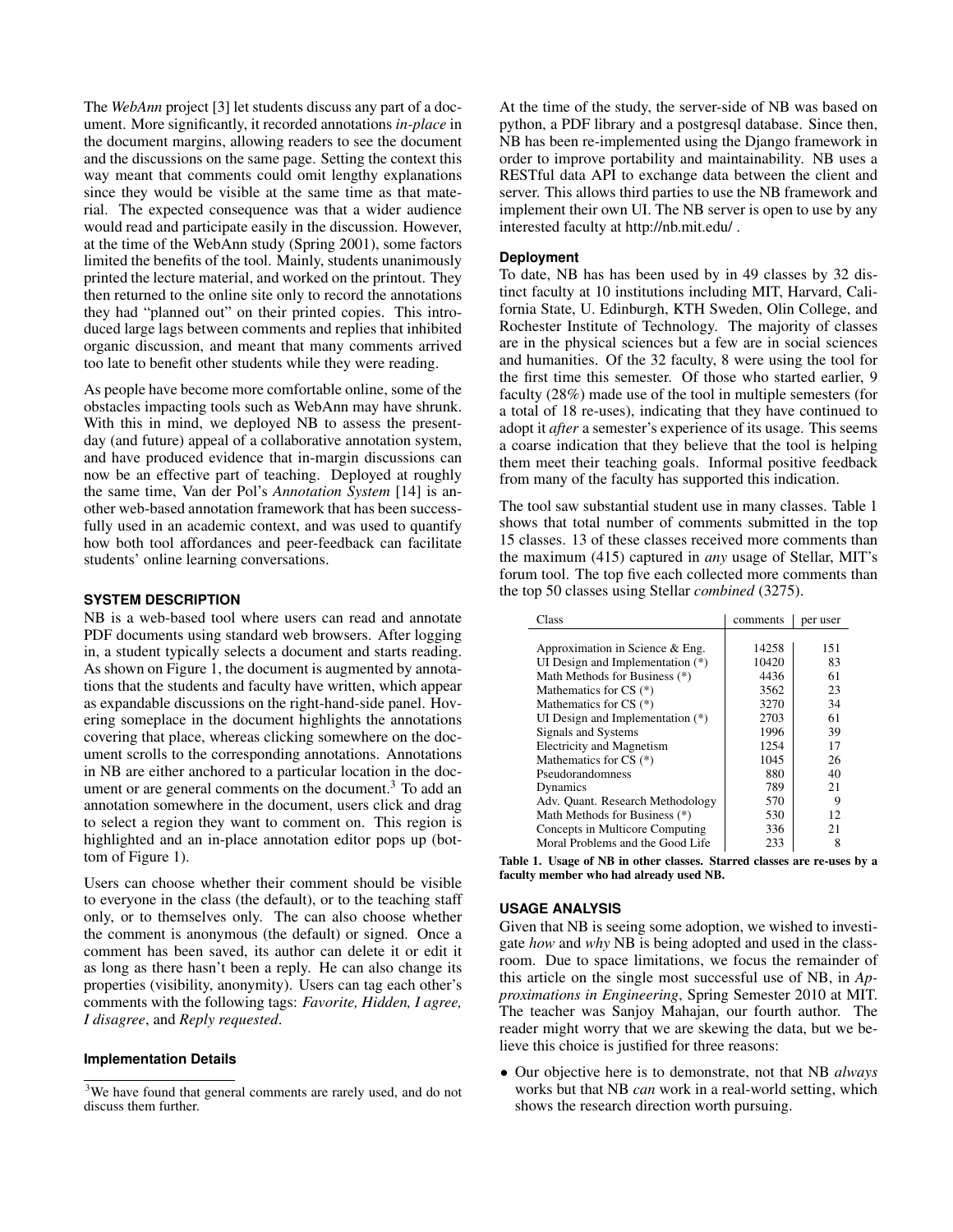- Mahajan was made an author *after* his usage of NB; he had no special incentive to make the NB succeed, aside from an interest in teaching well.
- Our data from many of the other high-usage classes is qualitatively similar, as we aim to report in an extended version of this article.

Approximations in Engineering had 91 undergraduate students. The thrice-weekly class lectures came from a preprint version of Mahajan's textbook. He assigned sections of the book, usually about 5 pages long, for each lecture. The previous four times he had taught the course, Mahajan required students to submit a paper-based "reading memo" annotations taken on the sides of the lecture pages—at the beginning of each class. This method was popularized by Edwin Taylor [\[12\]](#page-9-8). Mahajan required students to make a "reasonable effort", defined in the syllabus as follows: "For reasonable effort on a reading memo one comment is not enough unless it is unusually thoughtful, while ten is too many".

NB replaced the previous paper-based annotation system. Mahajan left the reading memo model and instructions unchanged but modified the deadline: instead of requiring that annotations be delivered in class, he made the online annotations due 12 hours before class, intending to peruse them prior to lecturing (we discuss the consequences of this change in the [The Instructor Perspective](#page-7-0) section). There were no Teaching Assistants (TAs) for this class.

# **Method**

Our analysis is based on log data, user questionnaires, and a small focus-group interview. The log data included user actions down to the action level and were kept in a standard log file. All annotations that users produced were stored, with the users' consent. User questionnaires were administered at the end of the semester to both students and faculty.

In total, we obtained over 1.4 million user actions and, as mentioned, 14258 annotations from this class. These actions include page seen, comment created, time spent with NB both active and being "idle", and so on. We also obtained, to be discussed later, questionnaires from students and interviews with the instructor. The questionnaires consisted of Likert scale ratings concerning satisfaction and how NB might have helped or hindered understanding. In addition, they included open-ended comments about each question where they could explain their ratings.

Analysis of the log data followed standard quantitative procedures. As well, some of this data was analyzed by coding it for specific characteristics, such as being a substantive comment, on randomly selected samples of the data. The details of these codings and the samples are discussed in the [Usage](#page-2-2) [Analysis](#page-2-2) section below. The coding was done by the first author. The second and third authors reviewed the coding schemes and also the results.

Analysis of the open-ended comments on the user assessments was done by carefully reading the comments for themes and patterns, as is standard practice with qualitative data [\[9\]](#page-9-9). These themes were discussed by all the authors, then re-read to examine the agreed-upon themes in more detail.

# **FINDINGS**

In this section, we assess the usage of NB by examining the corpus of annotations and its creation process. We present evidence that substantial amounts of *collaborative learning* [\[8\]](#page-9-1) occurred within NB. The annotations were primarily *substantive content* [\[8\]](#page-9-1) regarding the course. Discussion threads were extensive. Students became active participants in questioning and interpreting the course material, with a large majority of questions by students answered by other students. Students interleaved annotation with reading, benefiting from the opportunity to see content and respond to content while in the midst of reading, instead of navigating to a different discussion site. Exploiting the geographic situatedness of annotations, students posted comments that addressed several distinct but co-located threads simultaneously.

## **Collaborative Learning**

Assessing CaMILE [\[8\]](#page-9-1), Guzdial and Turns identified 3 criteria that were deemed necessary to promote collaborative learning: broad participation, sustained discussion, and focus on class topic. We observed all three of these criteria. We cover each in turn.

## *Broad Participation*

The 91 students created over 14000 annotations during the semester (averaging 153), while the instructor created 310. The average number of annotations authored per student per assignment was 3.67. This quantity *increased* over the course of the semester: a linear regression of this quantity over time shows it increasing from 2.73 to 4.2 per assignment, an increase of 1.57 ( $p < 10^{-5}$ ). Although annotating was required, we take this increase over time as a sign of voluntary participation beyond the minimum requirement, suggesting that students found the tool useful.

The instructor also posted problem sets, on which *no annotations were required*. Nonetheless, 217 annotations were made on this material, in another demonstration of voluntary usage.

## *Sustained Discussion*

Of the 14258 annotations, 3426 (21.4%) were *isolated threads*—single annotations with no reply, while the remaining 10832 (78.6%) were part of *discussions*—threads containing an initial annotation and at least one reply. For assignments, there were on average 13.9 discussions per page and 3.48 annotations per discussion. As shown in Figure [2,](#page-4-0) the thread length distribution exhibits a smooth decay, with over 400 discussion of length 5 or more, i.e. 1.4 lengthy discussions per page of material on average.

## *Focus on class topic*

We read and categorized all 413 comments in 187 discussions for a typical 5-page reading assignment (a lecture on dimensional analysis, given in the middle of the term). We used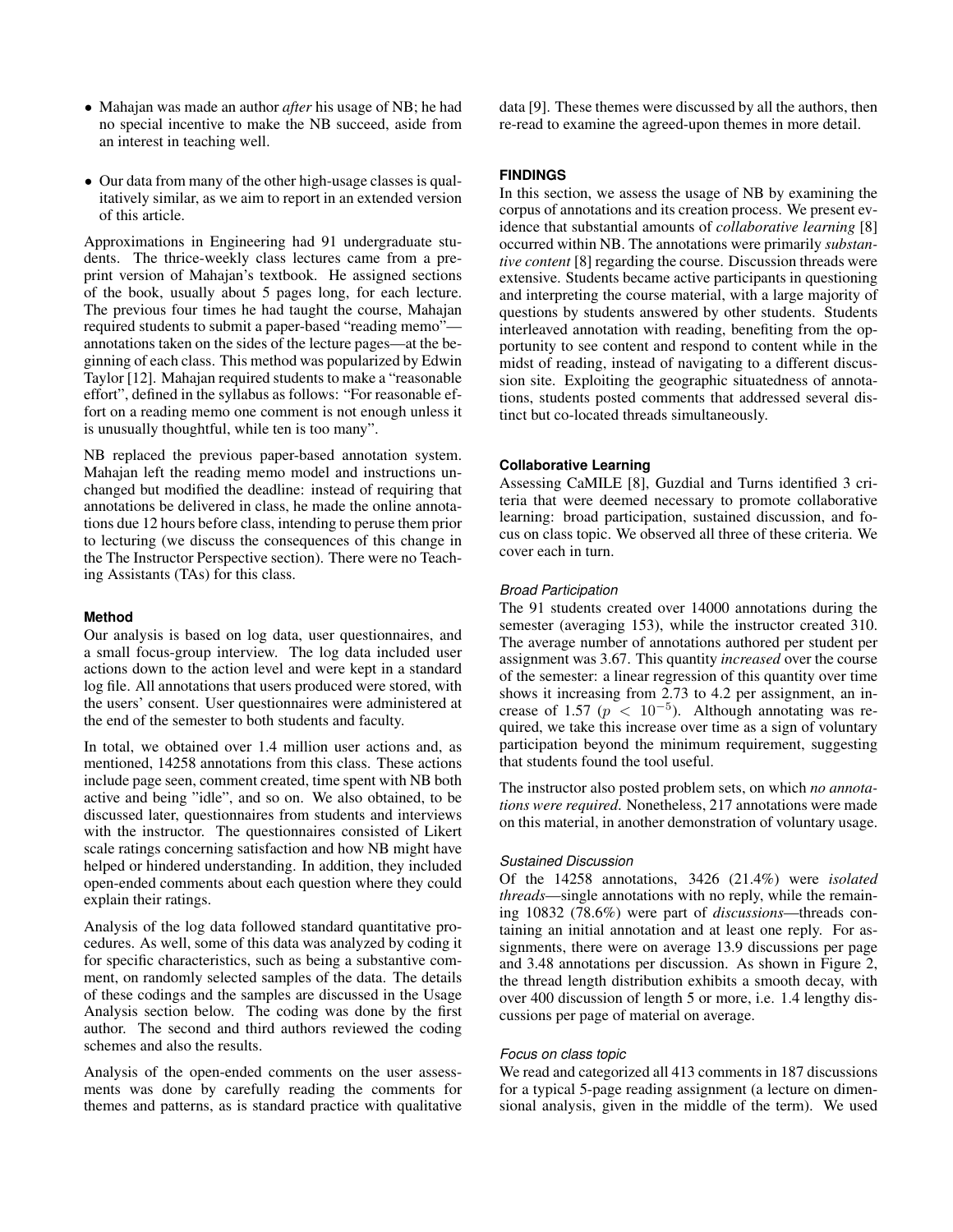

<span id="page-4-0"></span>Figure 2. Distribution of the number of comments per discussion

| Type                   | Number           | Percentage |
|------------------------|------------------|------------|
| Substantive commentary | 95               | 26%        |
| Substantive questions  | $\overline{116}$ | 32.1%      |
| about concepts         | 74               |            |
| about meaning of text  | 42               |            |
| Substantive answers    | 67               | 18.5%      |
| by students            | 57               |            |
| by instructor          | 10               |            |
|                        | R۶               | 23.4       |

<span id="page-4-2"></span>Table 2. Breakdown of 363 class-learning comments (87% of the total).

Guzdial and Turns' [\[8\]](#page-9-1) coding scheme of 6 categories in order to label the type of comments. $4$  We found that annotations related to the objectives of the course (*class-learning* in Guzdial and Turns' coding scheme) represented an overwhelming majority of the comments —363 comments (88.1%) found in 164 discussions (87.7%). To gain further understanding, we subcategorized these 363 class-learning comments. Table [2](#page-4-2) summarizes their breakdown.

## *Question Answering*

A primary use of the tool was to ask *substantive questions about the material*, i.e. the result of a genuine thought process, stemming from an active and critical reading of the notes: 116 comments (32.1%) in 89 discussions (55.1%). These 116 were classified as 74 (20%) requests for help to understand a concept and 42 (12%) requests for clarification about the wording in the material.

A notable result is that these occurrences included a high rate of *substantive student-to-student teaching*: 57 replies (15% of comments, 85% of total replies) in 43 (48%) discussions aimed at providing a conclusive answer were posted by students. This was greatly appreciated by the instructor (see the [The Instructor Perspective](#page-7-0) section).

Besides the student-to-student teaching, the instructor provided answers in 10 discussions (11%), and 2 questions were answered by their own author, leaving only 19 discussions (21%) without a conclusive answer. Of these, 9 were vague expressions of confusion, 2 were asked as "staff-only," 3 were

| Total questions                         | 116          |
|-----------------------------------------|--------------|
| Resolved by student in same thread      | $59(50.8\%)$ |
| Resolved by student in different thread | $14(12\%)$   |
| Resolved by faculty                     | $10(8.6\%)$  |
| Not resolved                            | 11 $(28%)$   |

<span id="page-4-3"></span>Table 3. Breakdown of questions asked and their resolution.

asked after the assignment deadline, and 5 simply went unanswered. This is summarized in table [3.](#page-4-3)

In four discussions, we observed another important *study group* phenomenon: Students trying to propose several hypotheses and look for support from their peers, often ending their sentence with a call for confirmation ("right ?").

Besides the 183 substantive questions and answers (50%), we found 95 comments to the author/instructor (26%) regarding typos and suggested wording changes, and another 85 (23%) miscellaneous comments including brief agreements ("me too") and anecdotes.

## **Geographic Annotation**

Users of NB we able to leverage the physical placement of annotations in a way that could not be achieved in a traditional forum. Of the 116 *substantive questions* voiced in the remaining 46 discussions, we found out that 13 of them (14%) were answered by a student, but on a *nearby* thread on the page. Each page in our sample had at least two threads that referred to another thread located nearby. In that sense, NB enabled a new behavior compared to regular (i.e. non-situated) forums: Participants can use the spatial proximity of threads to implicitly address questions that were posed in the surrounding threads. In the most impressive instance, a student replied to 6 surrounding questions by providing a single detailed explanation of *why the motion of the electron around the proton in the hydrogen atom can't be described by classical physics*. Although this was explained in the textbook, the explanation generated lots of confusion among the students (indicated by a multitude of annotations). Those very annotations prompted that student to re-explain the whole reasoning in his own terms.

Achieving such a holistic response in a traditional discussion forum would be very challenging. For a student to realize there were 6 distinct threads addressing the same question, she would have to keep a large number of discussions in working memory, or else rely on someone explicitly organizing discussions by (possibly non-obvious) topic. It's also unclear where the answer would go—which of the 6 relevant comments would receive the reply? And how could posters on the other 5 threads realize that their question had been answered, again without being able to remember large chunks of the discussion forum content or relying on someone else's topical organization? The spatial layout of the notes provides an implicit topical organization not available in traditional forums, and students clearly exploited it.

The geographic layout of the annotations also revealed particularly problematic parts of the text. Heavily annotated regions provided "heat maps" showing where lots of confusion

<span id="page-4-1"></span><sup>&</sup>lt;sup>4</sup> namely: learning objectives, the technical tools (e.g programming environment), homework (grading, strategy), the collaboration tool itself, infrastructure (e.g., class pace, lecture quality), and off-topic (anything else).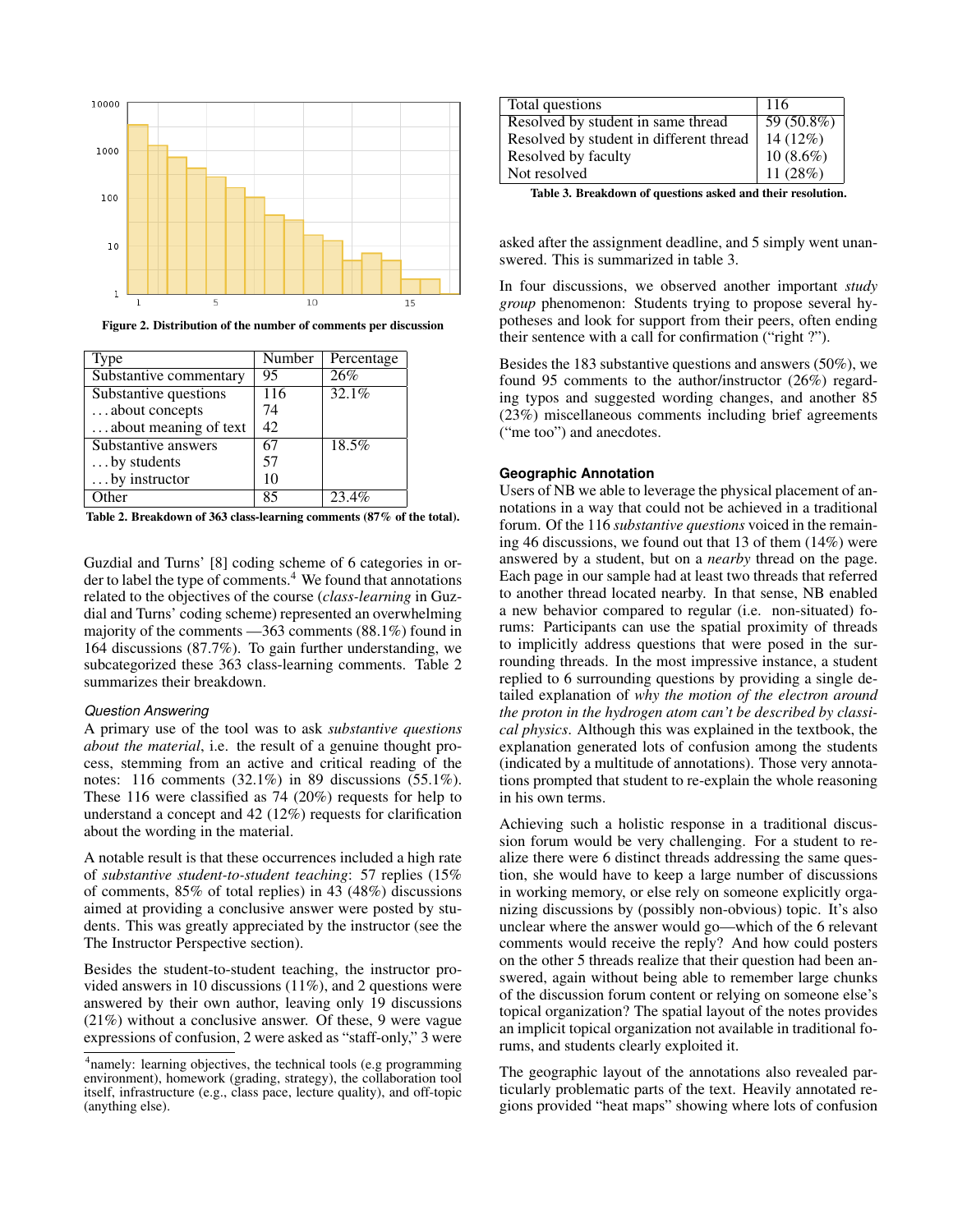was present. Mahajan and other instructors reported exploiting this visualization to identify lecture content that needed clarification.

# **Tagging**

As was observed in the context of the usage of *digital ink* [\[1\]](#page-9-10), comments were often used to *tag* a section in the text with labels such as "confusing", "like", "dislike", and "easy". Those comments used lots of screen real estate to convey small bits of information, sometimes obscuring more substantive comments. Still, students reported that it was very useful to tag and see others' tags.

Examining comments of 5 words or less, we found that 375 of them (2.7% of the total) could be replaced by one of the following 8 tags without loss of meaning: *I agree, typo, cool/interesting/amazing, confusing, thanks, lol/funny, me too, what's this ?*. A tagging interface could have presented this information in less cluttered and more informative form, e.g. by color coding.

## **Continuous Ongoing Discussion**

Although the number of assignments in our class differed from the WebAnn experiment [\[3\]](#page-9-0), we found that the number of annotations per author per assignment were very similar: a bit more than  $4<sup>5</sup>$  $4<sup>5</sup>$  $4<sup>5</sup>$  However, these annotations classify differently than in WebAnn: the larger number of replies per author per assignment (2.53 vs 1.58 in WebAnn) indicates that students who used NB engaged in more conversations with one another. This difference is even more notable given that the WebAnn experiment *required* each student to enter at least one reply per assignment, whereas the class using NB had no such requirement.

One possible explanation for this difference might be the difference in online versus offline usage of the two tools. NB users rarely printed the lecture notes—our end of class poll estimated only 16.9% (N=26 and SE=5.16) ever did so. In contrast, WebAnn users printed lecture notes systematically. Common practice (cf. [\[3\]](#page-9-0), p. 4) was to print and annotate a paper copy of the notes, and at some later convenient time "transfer" the annotations online. There are plausible rationalizations for this offline usage. WebAnn users lacked ubiquitous access to the Internet and the WebAnn software (which involved a special browser plug-in). The user experience with 2001-vintage Web applications was poor, and students had less experience working online.

Regardless of the reason, WebAnn's offline usage created a large lag between the time an annotation was first recorded (on paper) and when it could be read and a reply generated. And students who printed too early might never see some comments at all. To address the problem, Brush et al. [\[3\]](#page-9-0) found it necessary to enforce two separate deadlines: Tuesdays at noon for submitting initial comments, and Wednesdays before class for (required) replies.

In contrast, the fact that many NB users were reading online (so getting up-to-date views of annotations) drove ongoing discussion and rapid responses. Students using NB particularly appreciated the fact that they could read, comment, and reply all at the same time, and get clarification on confusing points in the lecture notes in a timely fashion (cf. the ["Student](#page-6-0) [feedback"](#page-6-0) section). NB yielded a much greater proportion of replies than WebAnn, without imposing WebAnn's differential deadlines or specific requirement to reply.



<span id="page-5-1"></span>Figure 3. Distribution of intervals (in hours) between the comments creation time and the corresponding assignment deadline

The ongoing nature of the interaction is confirmed by Figure [3,](#page-5-1) which presents the number of comments posted as a function of the time (in hours) between a comment creation time and the deadline for the corresponding assignment (10PM on the day before lecture). We can observe 3 main clusters, corresponding to annotations authored by students who began working on their assignments respectively 2 days before  $(1047$  annotations i.e.  $7.7\%$ <sup>[6](#page-5-2)</sup>, 1 day before (2682, i.e. 19.7%) and on the due date (7344, i.e. 53.7%). The remaining comments (2599, i.e. 19%) were authored mostly later, either as part of extensions, or when a old discussion was revived, typically before an exam.

In summary, Figure [3](#page-5-1) shows that NB participants didn't experience the problem of *discussion seeding* that WebAnn did - i.e. assignments done right before the deadline, which produce rushed single comments rather than helpful discussions. Clearly, there is a peak of activity in the few hours before the deadline, but since many comments have been entered already, there are many opportunities for discussion. In fact, even annotations entered by "early-bird" students 2 days before the deadline were spread out enough to enable discussions on that very same day: 39% of comments entered on that day were replies.

#### **Annotating in the Flow**

A strong motivation for our design of NB was the hypothesis that discussion can be improved if it is situated in the context of the document. Letting readers comment without leaving the reading environment meets the goals of keeping the user "in the flow" of their work, rather than interrupting it [\[2\]](#page-9-11). It also means that readers can encounter and respond to comments and question as they read, instead of having to go hunting for relevant comments.

<span id="page-5-0"></span><sup>&</sup>lt;sup>5</sup>In a study of how peer-feedback can increase the relevance of online discussions, van der Pol [\[14\]](#page-9-7)(chapter 4) also reported 4.7 annotations per student per (weekly) assignment.

<span id="page-5-2"></span> $6$ We find it remarkable that so many students began working on their assignment on day  $d - 2$ , which corresponded to the evening before the previous lecture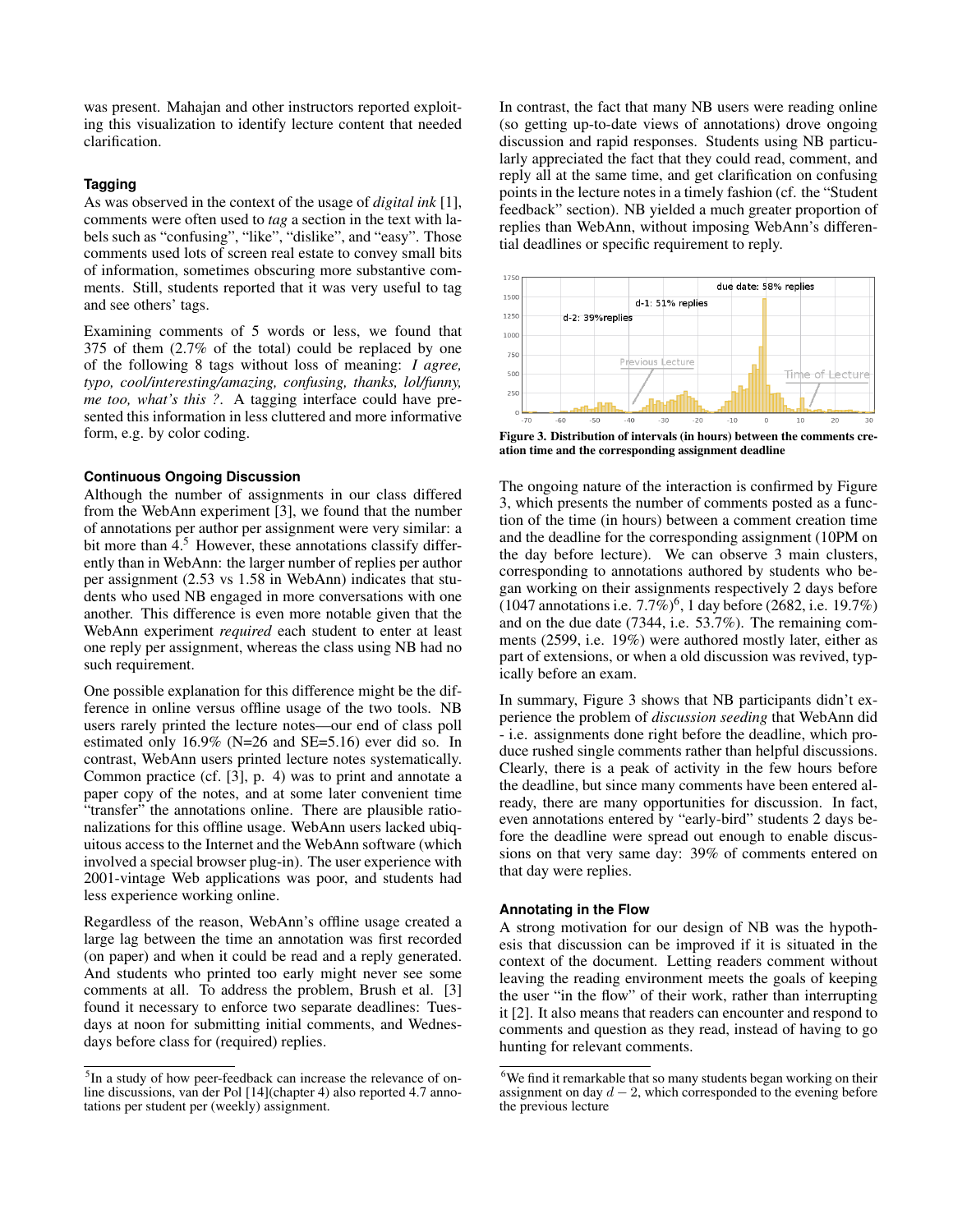Given this hypothesis, we tried to measure whether such "inflow" annotation happened. More specifically, we looked whether *opportunistic replying* occurred, namely writing a reply to a comment while reading the lecture notes. We took two approaches.

Our first approach considered the distribution of annotation times over a "reading session", i.e. over a single time span that users would spend when doing their reading online in order to prepare for lecture. We used log data to identify the beginnings and ends of sessions. We focused attention on sessions of length between ten minutes and one hour, assuming that shorter sessions may have reflected quick look-ups of specific bits of information, and longer sessions may have included substantial multitasking or idle time or logging errors. We looked at the 6544 annotations that were made during those typical reading sessions. We scaled the times of those annotations as a fraction of the total time spent reading and plotted the distribution. Overall, this distribution is flat, showing that annotations were being authored throughout the course of typical reading sessions. We did the same for the subset consisting of 3676 replies, and found that it too was flat, suggesting that readers were replying to comments in the midst of reading. Figure [4](#page-6-1) shows this distribution for replies (the distribution for annotations is similar).



<span id="page-6-1"></span>

Our second approach considered reading activity on single pages, and determined whether the (relative) time a reply was authored was linearly related to the position of the thread on that page, which would suggest that replies were written as the reader traversed from beginning to end of the page.

Again, we normalized the time of writing as a fraction of the total time spent reading each page (we logged entries and exits to each page), and correlated that normalized time to the position of the annotation on the page (all readings in the class were single-column, so reading ran linearly from top to bottom). We filtered out pages where students spent less than 10 seconds or more than an hour, and data points where the normalized time wasn't in the  $[0, 1]$  range (due to measurement errors such as clock differences between client and server).

This resulted in analyzing a set of 3826 replies, for which we found a linear regression slope of 0.47 ( $p < 10^{-15}$ ), and a adjusted  $R^2 = 0.1125$ . This implies that a statistically very significant portion of the user's placement of replies can be "explained" by the user placing them at the position indicated by a linear read through the text.

## **USER ASSESSMENT**

The general utility of NB was also demonstrated in student and faculty feedback. Students reported that using NB helped them learn. They felt the level of class discussion to be quite high and valuable to them in understanding. Anchoring the discussion in the material motivated students to return to the material, which they argued benefited their learning. The instructor reported that NB helped him to teach better and also observed that it let students be involved in a genuine discussion while trying to understand the material.

## <span id="page-6-0"></span>**Student feedback**

At the end of the term, students were asked to fill in an optional web-based poll. We wanted to know more about their annotating practices (for example, whether they print the material or annotate while reading it online) and how NB had helped or hindered their understanding of the material. Of 91 students, 37 (40%) responded. However, not all students completed the survey, so we report varying  $N$ 's below.

Overall, students valued NB. They were asked how they felt that NB had impacted their learning during the term, on a 5 point scale (1: very positively to 5: very negatively). The response was positive with a mean of 1.72 (N=37).

We also analyzed the comments that accompanied the ratings. We found three themes:

## *Significant Discussion and Learning*

First, students appreciated seeing others' efforts, including the answers to their own questions by other students but also questions asked by peers. Some students felt that they were engaged in a helpful discussion about the material:

- *Never had this level of in-depth discussion before. . .*
- *It was cool to see what [sic] other people's comments on the material.*
- *I really enjoyed the collaborative learning. The comments that were made really helped my understanding of some of the material.*

Students liked being able to get questions answered in timely fashion:

- *I was able to share ideas and have my questions answered by classmates*
- *Open questions to a whole class are incredibly useful. Everyone has their area of expertise and this is access to everyone's combined intelligence*
- *Due to the considerable number of people in the class and the requirement to make annotations, responses are prompt and predominantly helpful*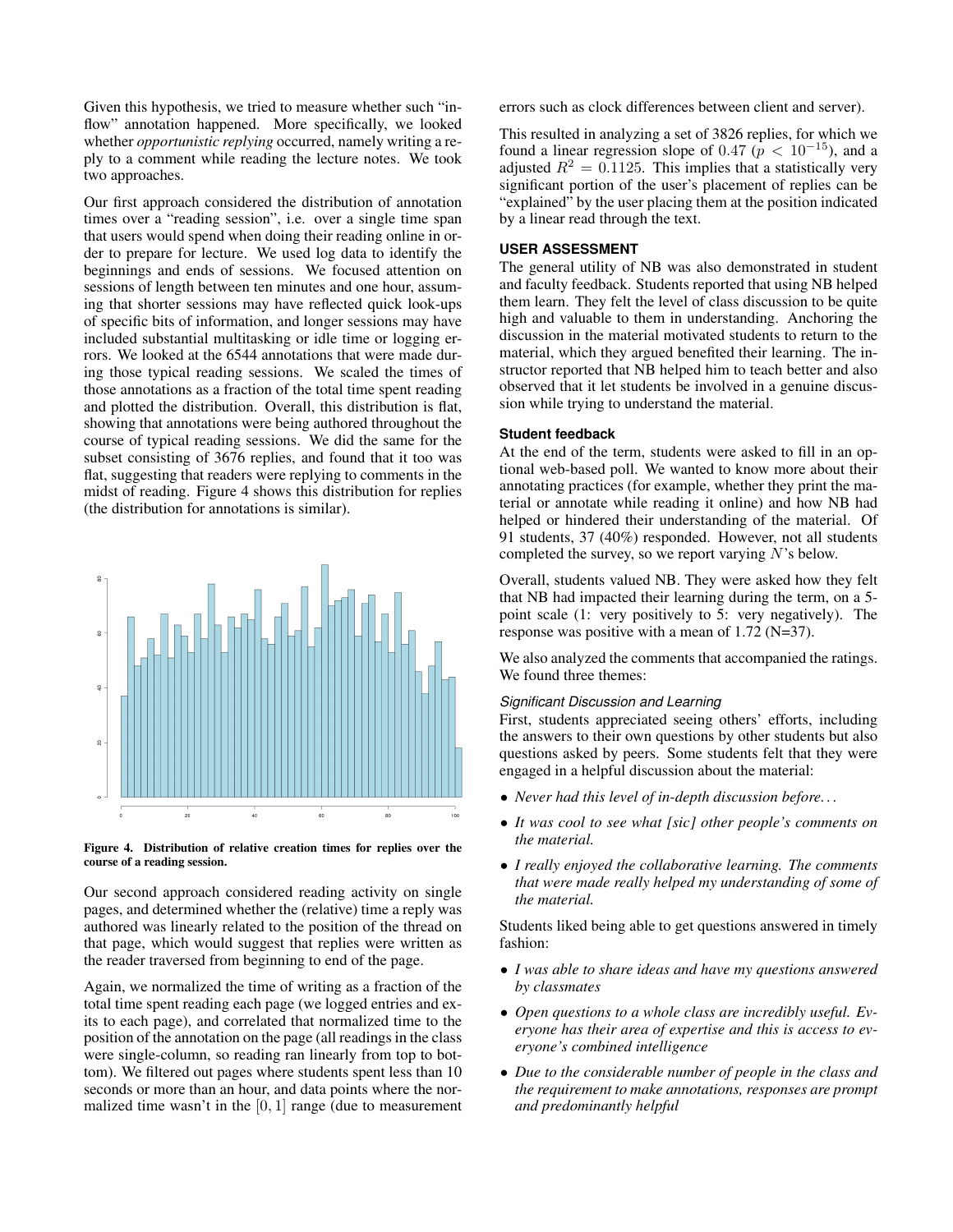This led to a general sense that NB allowed much more interactivity in the reading:

• *The volume of discussion and feedback was much greater than in any other class.*

The student-to-student teaching as well as automatic email notifications when an reply was posted seemed to make the feedback time acceptable: On a scale ranging from 1 (strongly agree) to 7 (strongly disagree), students reported an average of 3.04 (N=27), i.e. "Somewhat agree" to the statement "When I ask a question using NB, I usually get a timely reply".

## *Situated Annotations*

Although the comments above show that students appreciated the in-depth discussions, these could equally have taken place in a traditional forum (though they often do not). However, other comments showed how students specifically valued the situating of the discussion on the text:

- *The commenting system on NB is really useful because it allows us to challenge the text and each other and to see feedback from others taking the class.*
- *Being able to read the comments of others allows me to review the text more than once based on these comments*

The first quote, referring to "challenging the text," shows how the primary material was kept central to the discussion, unlike in a separate discussion forum. The second emphasizes the role of comments that are present *while reviewing the text*.

Indeed, students felt that NB provided additional motivation to do the readings and interact with them:

- *[NB] forced me to read the text and interact with it.*
- *It forced me to read the "textbook" which I don't usually do. It forced the professor to break it down into chunks, making material more concise and less repetitive/tedious*

## *Understanding where problems are*

Earlier we discussed the "heat map" effect of seeing where comments cluster densely. Students were asked to rate whether NB helped them understand where their classmates had a problem on a 7-point Likert scale (1:strongly agree, 7: strongly disagree). The class had agreement that this was often true (mean=2.03,  $N = 28$ ).

Open-ended answers to this question also provided evidence that students found their ability to see the confusion of others to be helpful for self-assessment:

- *It's encouraging to see if I'm not the only one confused and nice when people answer my questions. I also like answering other people's questions.*
- *. . . [NB] helps me see whether the questions I have are reasonable/shared by others, or in some cases, whether I have misunderstood or glossed over an important concept.*

# **The Instructor Perspective**

<span id="page-7-0"></span>We interviewed the course instructor, Sanjoy Mahajan, to understand his motivations and practices while using NB. Mahajan reported that the impact of NB on his class was very positive. Conversely, we speculate that some of the success that NB had in his class is due to the way Mahajan modified his teaching practices to take advantage of NB.

## *Adapting to NB*

Guzdial and Turns [\[8\]](#page-9-1) urged exploring how the instructor's involvement impacts ". . . his or her willingness to explore further uses of information technology and to participate in educational reform". One possible reason that NB worked so well in this class could be that Mahajan adjusted his teaching style to exploit NB. As we discussed in the opening of the [Usage Analysis](#page-2-2) section, Mahajan had already incorporated a "reading memo" practice into his class. He thus had a sense of how to motivate students to make annotations as well as how to take advantage of them.

Mahajan required use of NB, but his requirement were deliberately vague: students had to submit one or more comments that showed "decent effort". This was guaranteed to receive full credit, regardless of whether the author was right or wrong. Students had to provide a *steady effort* by commenting on every lecture, but were automatically allowed up to eight extensions of 1 week each. Two students interviewed in our focus group indicated that since they didn't know what "decent effort" really meant, they used their common sense in order to participate in a "decent way" (i.e. contribute an interesting participation given their other time constraints).

Mahajan also emphasized to the students that unlike problem sets, where faculty are assessing whether students get the right answer, student annotations were assessments of how well he was doing as an explainer. This created an atmosphere where students valued the chance to make comments on material written by the faculty.

# **Feedback**

The WebAnn study [\[3\]](#page-9-0) reported that on-line comments often competed with in-class discussions. Mahajan observed the opposite: he explained that NB was an unprecedented success for his class, because he was now able to adjust the contents of his *upcoming lecture* in order to address the confusing points mentioned on NB. Comments were due at 10pm on the day before the lecture. He would begin reading them around 11pm and adapt the material in time for his lecture starting at 11am the following day. He reported that the sheer amount of page-flipping would have made this impossible using his previous paper-based submission approach. In the sample lecture we analyzed, we found 3 requests to use simpler examples, 2 requests to review/explain a concept during class (Mahajan replied that he would try), and 4 notes mentioning something that had been seen in class. In-forum and in-class contents seemed to complement each other.

Finally, Mahajan mentioned that the "part that [he had] underestimated about NB", and which "turned out to be really important" was the extent at which students answered each other, which is why he only needed to participate in 10.4%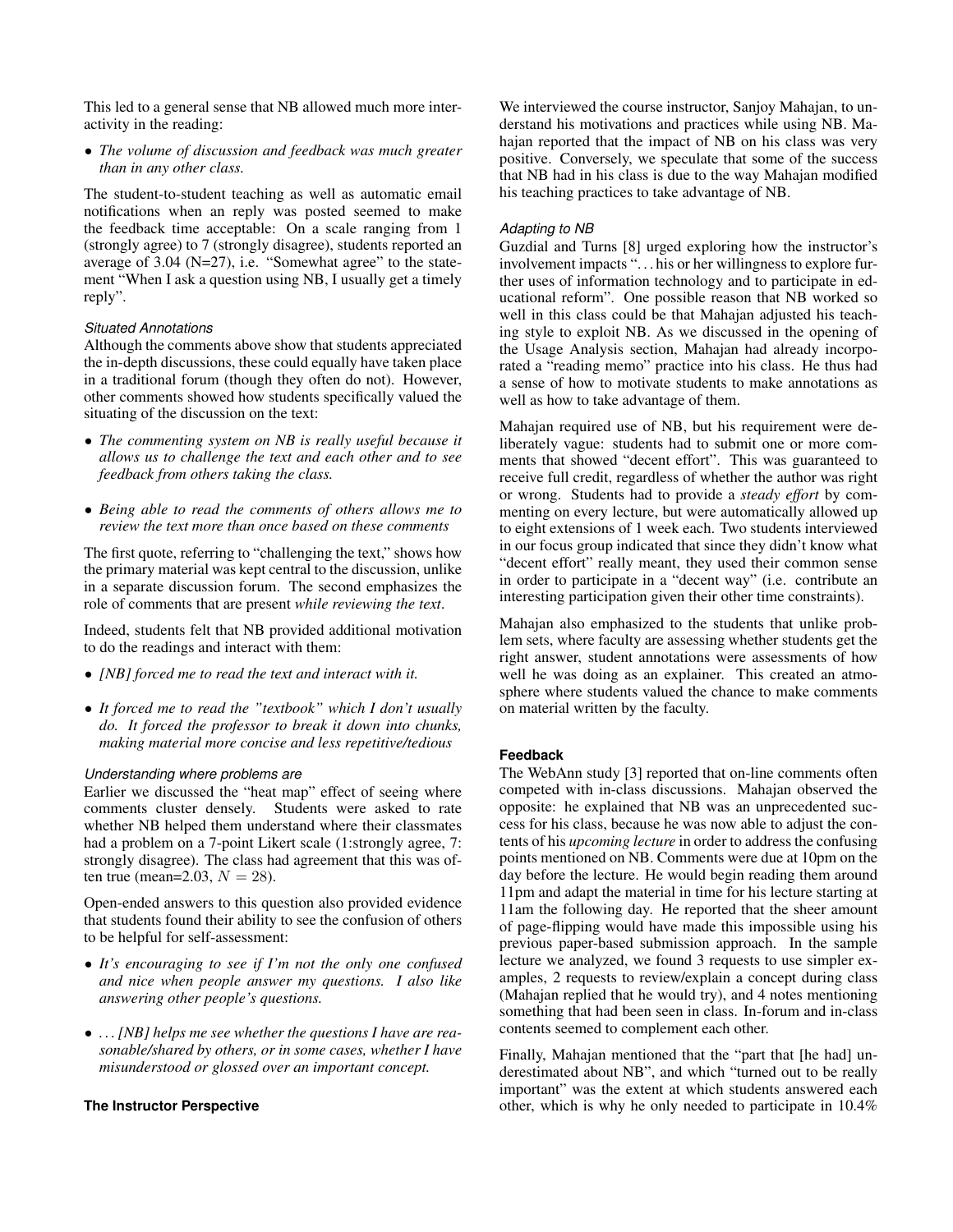of discussions. This connects with our discussion above, that students found responses timely.

# **DISCUSSION AND FUTURE WORK**

NB has provided evidence that an in-place social annotation tool can be adopted and considered of positive educational value by both faculty and students in a modern classroom. In an attempt to understand how and why this adoption takes place, we have centered our analysis on showing that NB promoted *student-to-student teaching*; and that NB's in-place nature encouraged integrating annotations during reading, making WebAnn's enforcement of separate deadlines for comments and replies no longer necessary. Here we discuss ramifications and interesting open issues.

# **Is Data from a Single Class Convincing?**

Clearly, we benefited from an very talented and motivated faculty user of our system. One might fairly ask whether "other" faculty could expect to see any of the same benefits. While a detailed analysis of how different faculty affect outcomes must await a future paper, Table [1](#page-2-1) demonstrates that many other faculty at several other institutions were able to achieve significant adoption, some approaching the best case studied in this paper, even though few of them had previously made use of reading memo requirements. We cannot yet report whether adoption in these other classes was determined by the same factors as the one analyzed here, or entirely different ones. At a high level, however, we can confirm that numerous faculty believed that the tool was a useful enhancement to their teaching practice.

Of course, some preconditions apply to successful usage of NB. As one reviewer noted, "Their technology is good for students in highly connected environments who all have computers and for teachers who are tech savvy and lecture using online materials rather than a textbook. As a counter example, the tweedy old-school professors at my husband's less than super-tech-savvy graduate school who all use textbooks would not be a good target for this technology." However, we believe that the necessary preconditions are already quite common and becoming more so.

# **Adoption versus Learning Outcomes**

The Holy Grail of an educational tool is improved learning outcomes. Assessing learning outcomes is always difficult. Here, we settled for assessing adoption by faculty and, secondarily, students. Numerous faculty have voluntarily adopted the tool, and numerous students have gone beyond the requirements in using it. It is conceivable that all these faculty and students are misguided, and that NB is not in fact enhancing learning outcomes. However, we feel that so many faculty and students are likely on to something, suggesting that improved learning is happening.

# **The Importance of Class Requirements**

Effective use of a social annotation system in the classroom isn't only about designing the right tool; motivating usage is also essential. Mahajan believes that annotations need to be a requirement. He believes that a key aspect is to have usage requirements and guidelines that *aren't too strict* (i.e. reasonable and steady effort vs. a required number of comments per week). In another class, where the requirement was set as "exactly two annotations per lecture," the students met that requirement exactly and never exceeded it. On the other hand, another class where annotations were not required at all did nonetheless see substantial usage. Clearly the question of effective motivation to annotate requires further investigation.

# **A Finished Product versus a Process**

As some classes have begun to use NB several times, an interesting question has emerged about whether or not keep previous terms' annotations available for future student use. To the extent that these annotations clarify the material, it seems natural to preserve the "improved" lectures plus annotations for the next group's use. In practice, faculty users of NB invariably discard the old annotations. They say that the *process* of discussing the notes in the margins is considered a valuable contribution to the students' learning, which would be lost if past comments were already available for reading.

At the same time, marginal notes can provide an effective contribution to a text's narrative. Knuth's Concrete Mathematics [\[7\]](#page-9-12), a traditional textbook, publishes in its margins a selection of the marginal comments recorded by students using a draft in the first version of the class. These comments add insight, humor, and unique student perspectives without disturbing the main narrative. We believe there would be value in tools that help instructors to *curate* annotations, selecting some to drive changes in the text, some that would be most valuable remaining as marginal notes, and some that should be removed so that future classes can rediscover them.

# **Better Support for Annotation's Specific Affordances**

Our users discovered and exploited certain capabilities of annotation that are not present in traditional forums. We can provide better support for those capabilities. Above, we discussed how geographic annotation was leveraged to answer sometimes-multiple questions in other threads. It would be useful to capture this answering behavior in the thread structure, for example to let an author explicitly mark (multiple) threads to which they were responding. We also discussed the use of annotations as tags, and suggested there could be value in directly supporting tags presentation through less cluttered and more informative interfaces such as color coding.

# **CONCLUSION**

Our development of NB was driven by several design hypotheses about the way an "in-place" annotation tool could outperform traditional forums as a medium for discussion of classroom materials. Situating discussions in-place allows students to annotate and question while reading, remaining in the flow instead of losing context on a different forum. It draws student attention to relevant discussion at the moment they are reading the material, instead of requiring them to consider that there might be relevant discussion and search for it (and retain the context) in a separate environment. It allows them to consider all relevant discussion threads drawn